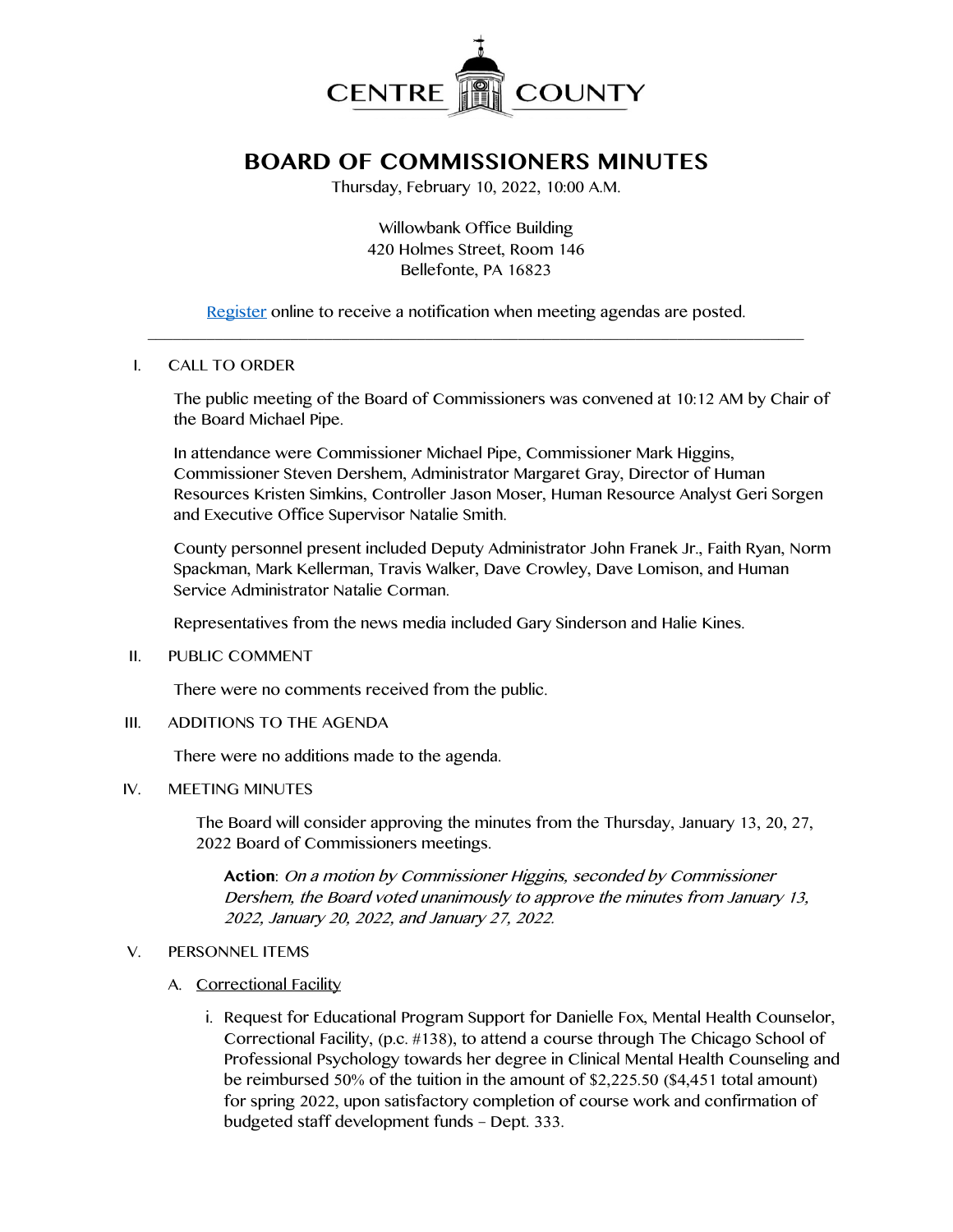- ii. Personnel requisition for full-time Kitchen Supervisor, Correctional Facility, (p.c. #122, non-exempt, replacing S. Shay), at SG-N08, effective retro to January 31, 2022, pay period 4 – Dept. 333.
- iii. Personnel requisition for full-time Kitchen Supervisor, Correctional Facility, (p.c. #81, non-exempt, replacing H. Eckley), at SG-N08, effective retro to February 7, 2022, pay period 4 – Dept. 333.
- iv. Personnel requisition for full-time Corrections Officer, Correctional Facility, (p.c. #27, non-exempt, replacing J. Williams), at SG-N10, effective retro to January 31, 2022, pay period 4 – Dept. 333.
- v. Director of Human Resources Kristen Simkins asked the Board to consider approval of the extension to the recruitment incentive proposal for Corrections Officers at the Centre County Correctional Facility retro from December 1, 2021, pay period 26 through June 30, 2022, pay period 14. Commissioner Pipe asked that Human Resources bring back a list of positions across the County that may benefit from this incentive – Dept. 120.
- vi. All employees on the payroll as of February 18, 2022 to receive a one-time hazard pay lump sum payment of \$800, to be paid no later than March 4, 2022. In recognition of the fact that Corrections Officers work very closely with individuals living in a congregate facility who have been exposed to the virus, Administrator Margaret Gray asked the Board to consider this payment – Dept. 120.

**Action:** On a motion by Commissioner Higgins, seconded by Commissioner Dershem, the Board voted unanimously to approve Correctional Facility items i-vi.

B. Emergency Communications 911 – Personnel requisition for full-time 911 Dispatcher-Public Safety Telecommunicator, Emergency Communications 911, (p.c. #11, nonexempt, replacing P. Redman), at SG-N09, effective retro to January 31, 2022, pay period 4 – Dept. 354.

**Action:** On a motion by Commissioner Higgins, seconded by Commissioner Dershem, the Board voted unanimously to approve the personnel requisition for Emergency Communications 911.

C. Facilities Management – Personnel requisition for full-time Custodial Worker 1, Facilities Management, (p.c. #28, non-exempt, replacing K. Sellers), at SG-N02, effective retro to December 16, 2021, pay period 26 – Dept. 161.

**Action:** On a motion by Commissioner Higgins, seconded by Commissioner Dershem, the Board voted unanimously to approve the personnel requisition for Facilities Management.

- D. Human Services
	- i. Adult Services Director Faith Ryan asked the Board to consider the following: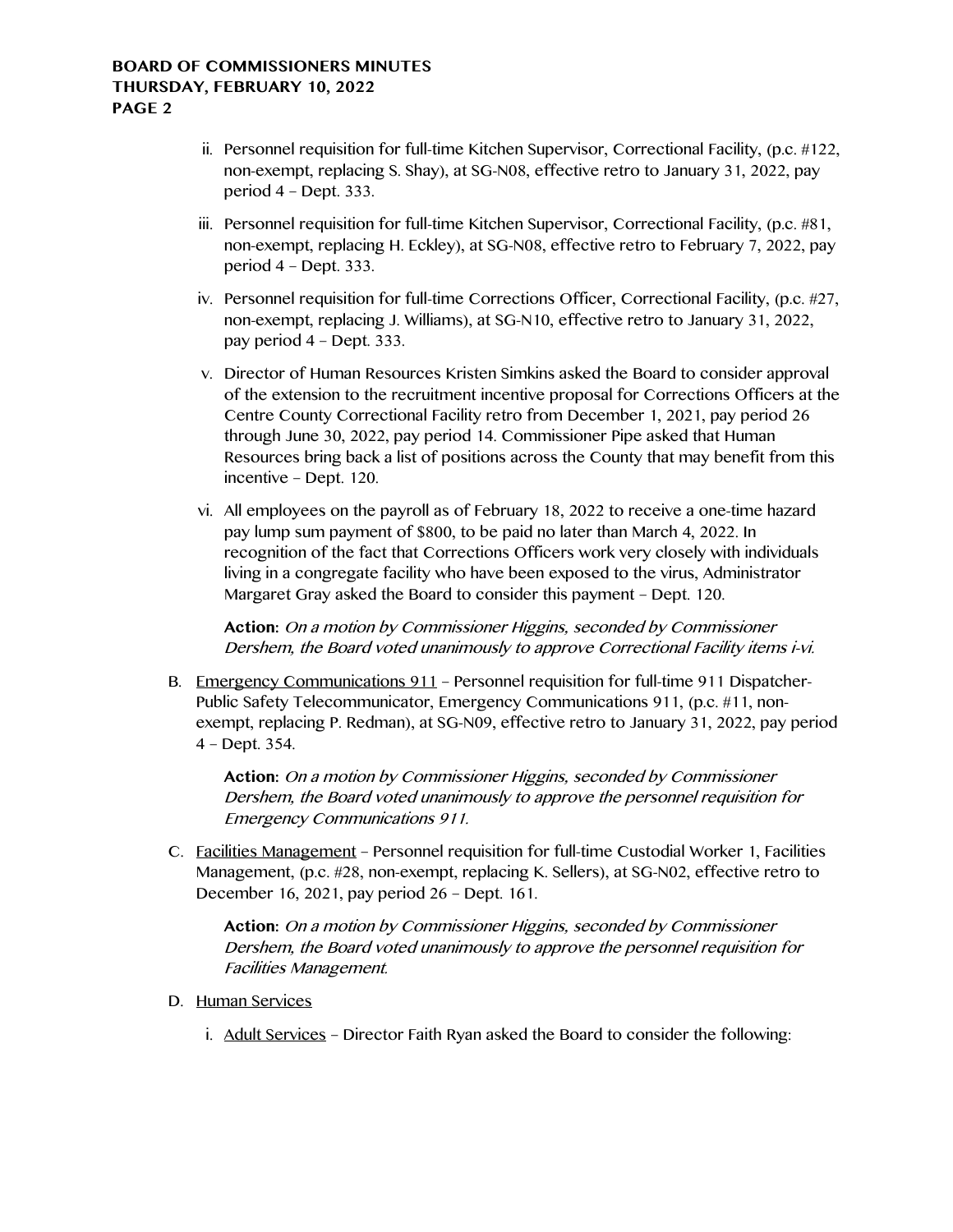# **BOARD OF COMMISSIONERS MINUTES THURSDAY, FEBRUARY 10, 2022 PAGE 3**

- 1. Change in title for the position of Caseworker 2-Adult Services to Case Manager 2-Adult Services, Adult Services, (p.c. #05, non-exempt), at SG-N12, effective February 10, 2022, pay period 4. This is requested to differentiate between Caseworkers who are working on the ERAP program and Case Managers – Dept. 501.
- 2. New job description for the position of Case Manager 2-Adult Services, Adult Services, SG-N12, effective February 10, 2022, pay period 4 – Dept. 501.
- 3. Revisions to the job description for the position of Caseworker 2-Adult Services, SG-N12, effective February 10, 2022, pay period 4 – Dept. 501.
- 4. Requisition for full-time Case Manager 2-Adult Services, Adult Services, (p.c. #05, non-exempt, replacing N. DeStreel), at SG-N12, effective February 10, 2022, pay period 4 – Dept. 501.

**Action:** On a motion by Commissioner Higgins, seconded by Commissioner Dershem, the Board voted unanimously to approve Adult Services items 1-4.

ii. Children & Youth Services – Appointment for Ciara D. Musser, full-time Department Clerk 3 (75)-C&YS, C&YS, (p.c. #20, non-exempt, replacing D. Fanning), at SG-N08A(01)--\$14.79/hour, effective February 14, 2022, pay period 5. Conditional upon satisfactory completion of pre-employment requirements. Salary budget savings for 2022 \$9,156, annualized salary savings for 2023 \$8,600 - Dept. 511.

**Action:** On a motion by Commissioner Higgins, seconded by Commissioner Dershem, the Board voted unanimously to approve the appointment for Ciara D. Musser.

iii. MH/ID/EI–D&A– Personnel requisition for full-time D&A Case Management Specialist, MH/ID/EI-D&A, (p.c. #12, non-exempt, replacing K. Holliday), at SG-N12, effective retro to February 7, 2022, pay period 4 – Dept. 562.

**Action:** On a motion by Commissioner Higgins, seconded by Commissioner Dershem, the Board voted unanimously to approve the personnel requisition for MH/ID/EI-D&A.

- iv. Office of Aging
	- 1. Promotion/change in title/department for Paige Redman, from full-time 911 Dispatcher-Public Safety Telecommunicator, Emergency Communications 911, (p.c. #11, non-exempt, 80 Hour), at SG-N09K(11)--\$20.64/hour to fulltime Aging Care Manager 2, Office of Aging, (p.c. #28, non-exempt, 75 Hour, replacing C. Kresge), at SG-N12A(01)--\$17.69/hour, effective February 21, 2022, pay period 5. Conditional upon satisfactory completion of preemployment requirements. Salary budget savings for 2022 \$6,634 - Dept. 521.
	- 2. Revisions to the job description for the position of Assistant Director/Aging Care Management Supervisor 1, Office of Aging, SG-S55, effective February 10, 2022, pay period 4 – Dept. 521.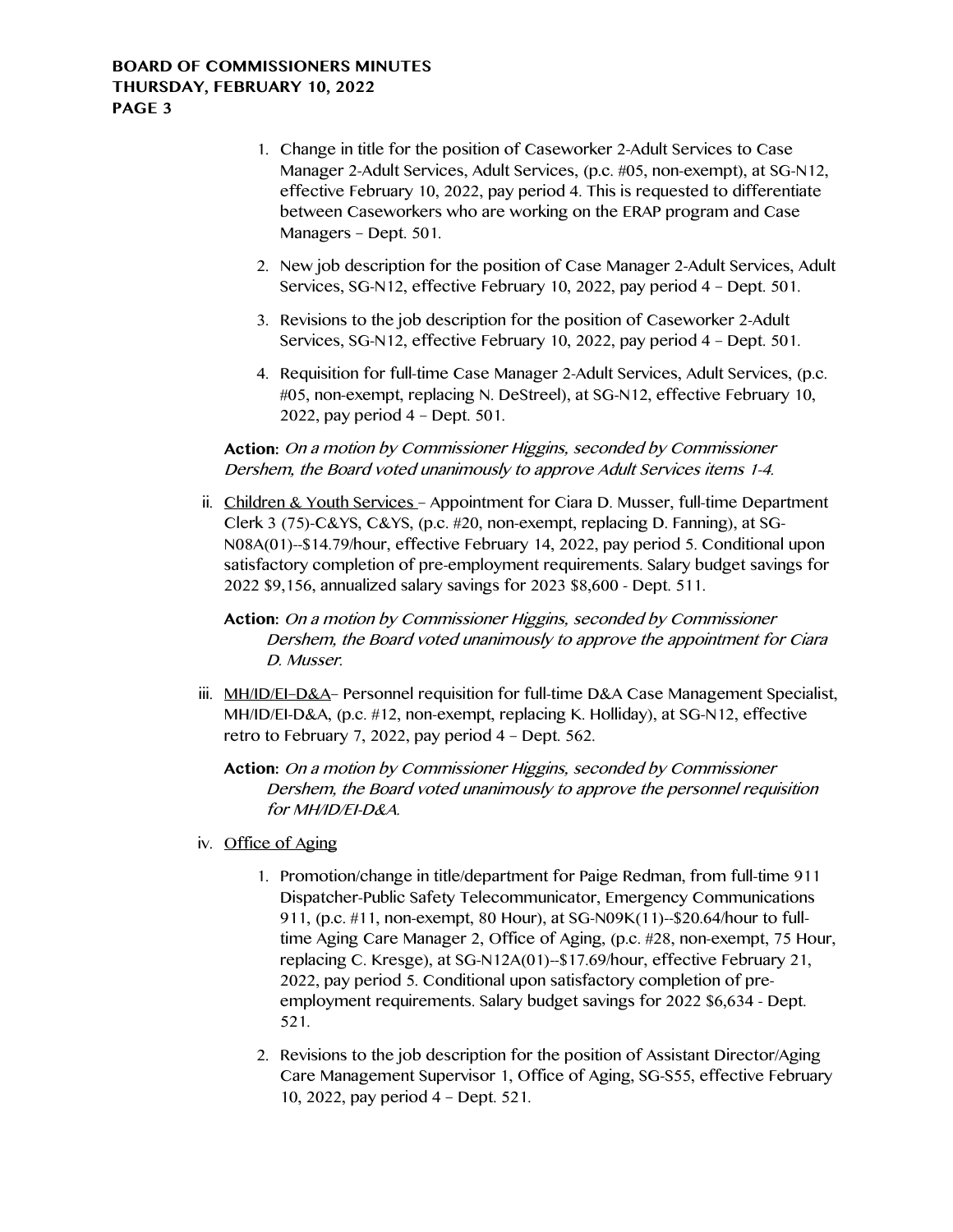3. Personnel requisition for full-time Assistant Director/Aging Care Management Supervisor 1, Office of Aging, (p.c. #03, exempt, replacing Q. Burchfield), at SG-S55, effective February 10, 2022, pay period 4 – Dept. 521.

**Action:** On a motion by Commissioner Higgins, seconded by Commissioner Dershem, the Board voted unanimously to approve the Office of Aging items 1-3.

v. Transportation

Director Dave Lomison asked the Board to consider the following:

- 1. Personnel requisition for full-time Transportation Scheduler/Dispatcher, Transportation, (p.c. #37, non-exempt, replacing H. Rossman), at SG-N05, effective February 8, 2022, pay period 4 – Dept. 531.
- 2. Promotion/change in title for Susan Watson, from full-time Vehicle Operator, Transportation, (p.c. #14, non-exempt), at SG-N04M(13)--\$15.49/hour to fulltime Transportation Scheduler/Dispatcher, Transportation, (p.c. #37, nonexempt, replacing H. Rossman), at SG-N05K(11)--\$15.56/hour, effective February 13, 2022, pay period 5. Salary impact for 2022 \$13, annualized salary impact for 2023 \$2,165 - Dept. 531.
- 3. Personnel requisition for full-time Vehicle Operator, Transportation, (p.c. #14, non-exempt, replacing S. Watson), at SG-N04, effective February 8, 2022, pay period 4 – Dept. 531.
- **Action:** On a motion by Commissioner Higgins, seconded by Commissioner Dershem, the Board voted unanimously to approve the Transportation items 1- 3.

#### E. Public Defender

Chief Public Defender Dave Crowley asked the Board to consider the following:

- i. Personnel requisition for full-time Law Clerk, Public Defender, (p.c. #15, non-exempt, replacing J. Dellinger), at SG-N16, effective retro to February 4, 2022, pay period 4 – Dept. 132.
- ii. Appointment for Rebecca H. Bain, full-time Law Clerk, Public Defender, (p.c. #15, non-exempt, replacing J. Dellinger), at SG-N16A(01)--\$21.19/hour, effective February 28, 2022, pay period 6. Conditional upon satisfactory completion of pre-employment requirements. Salary budget savings for 2022 \$11,969, annualized salary savings for 2023 \$8,273 - Dept. 132.
- iii. Personnel requisition for full-time Office Supervisor 2-Public Defender, Public Defender, (p.c. #06, exempt, replacing S. Crowley), at SG-S54, effective retro to February 2, 2022, pay period 4 – Dept. 132.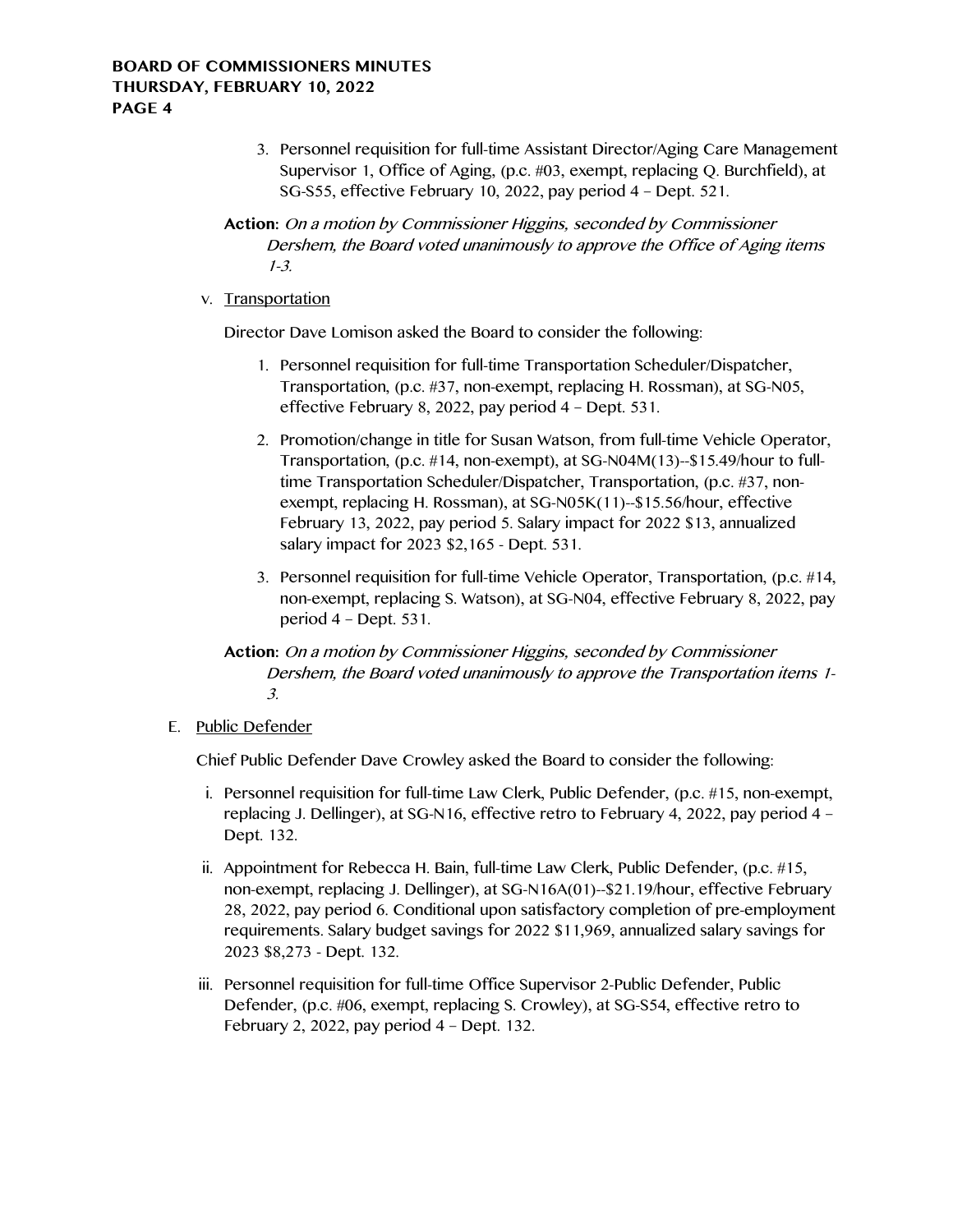## **BOARD OF COMMISSIONERS MINUTES THURSDAY, FEBRUARY 10, 2022 PAGE 5**

- iv. Promotion/change in title for Ashley Bowes, from full-time Paralegal 2, Public Defender, (p.c. #13, non-exempt, 75 Hour), at SG-N10G(07)--\$18.09/hour to full-time Office Supervisor 2-Public Defender, Public Defender, (p.c. #06, exempt, 80 Hour, replacing S. Crowley), at SG-S54A(01)--\$24.76/hour (\$51,500.80/annum), effective April 24, 2022, pay period 10. Salary budget savings for 2022 \$8,877, annualized salary savings for 2023 \$7,301 - Dept. 132.
- v. Personnel requisition for full-time Paralegal 2, Public Defender, (p.c. #13, non-exempt, replacing A. Bowes), at SG-N10, effective retro to February 4, 2022, pay period 4 – Dept. 132.

**Action:** On a motion by Commissioner Higgins, seconded by Commissioner Dershem, the Board voted unanimously to approve the Public Defender items i-v.

F. Human Resources – Director Kristen Simkins asked the Board to consider approval of the extension to the Employee Referral Incentive Program retro from January 1, 2022, pay period 1 through June 30, 2022, pay period 14. The program was implemented in 2021 and proved successful – Dept. 114.

**Action:** On a motion by Commissioner Higgins, seconded by Commissioner Dershem, the Board voted unanimously to approve extension of the Employee Referral Incentive Program.

#### VI. REPORT ON JUDICIAL PERSONNEL ITEMS

Court Administration – President Judge Pamela Ruest has approved the personnel requisition for full-time Department Clerk 3 (75), Court Administration, (p.c. #39, nonexempt, replacing R. Kirsch), at SG-N08, effective January 31, 2022, pay period 4 – Dept. 271.

#### VII. REPORT ON ROW OFFICE PERSONNEL ITEMS

District Attorney – District Attorney Bernie Cantorna has approved the personnel requisition for full-time Paralegal 1, District Attorney, (p.c. #12, non-exempt, replacing E. Read) at SG-N08, effective February 3, 2022, pay period 4 – Dept. 221.

### VIII. NON-PERSONNEL ITEMS

A. Housing – Satisfaction piece for Deanna R. Dugan also known as Deanna R. Witherite for the premises located at 127 West Main Street Rebersburg– Dept. 815.

**Action**: On a motion by Commissioner Higgins, seconded by Commissioner Dershem, the Board voted unanimously to approve the satisfaction piece for Deanna R. Dugan also known as Deanna R. Witherite.

B. Commissioners – Letter of Engagement with Eckert Seamans to provide bond counsel in connection with a contemplated upcoming new money and refunding bond issuance of General Obligation Bonds / Notes. The fixed legal fee, which will be paid through the bond issuance, is \$27,000, plus \$1,200 for out of pocket expenses, not including costs for legal advertising or DCED filing fees – Dept. 111.